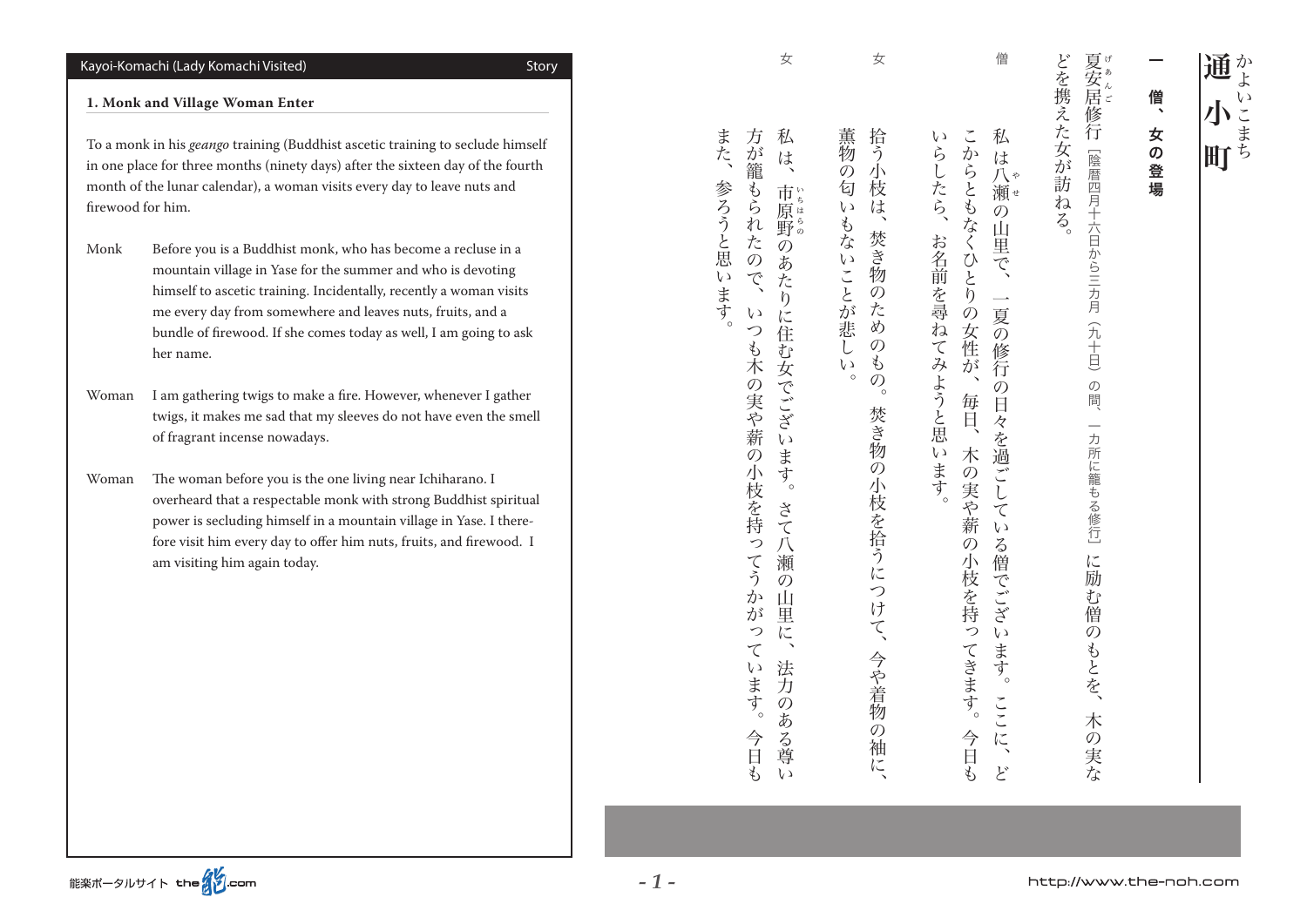# $\equiv$ 一女と言う こうしょう こうしょう こうしゃ こうしゃ アイ・プレート しゅうしゃ かんこう かんきょう かんきょう かんきょう かんきょう かんきょう かんきょう かんきょう かんきょう かんきょう かんきょう かんきょう 女  $\mathcal{L}$ 僧  $\boldsymbol{\mathcal{D}}$ 問 …<br>答

て消える。 女と問答をは 。<br>。<br>。 女は小野小町の亡霊であることをほのめかし、女に名を尋ねると、女と問答をはじめた僧が じめた僧 が  $\tilde{\phantom{a}}$ 女に名を尋ねると、 女は 小 野  $\overline{2}$ 町  $\mathcal{O}$ 亡霊であることをほ  $\mathcal{O}$ め か

- 女 申 。 し上げます。 また参りました。
- 僧 え  $\iota$  $\tau$ 。  $\mathcal{L}$ 教、お持ちくださる木の実の数々について、今日は。いつもいらっしゃる方ですか  $\downarrow$  $\iota$ ただきた  $\iota$  $5$  $\mathcal{L}$  $\mathcal{L}$  $\zeta$  )  $\overline{\mathcal{F}}$ **のですが** る方です  $\mathcal{L}$ ່ $\circ$ 今日 は、 お持ちくださる木の実の 数 々 に っ  $\iota$  $\zeta$ 教

\*以下の囲み内は、 。のみにある) きゅうしゅう こうしゅう こうしゅう こうしゅう こうしゅう こうしゅう こうしゅう こうしゅう こうしゅう こうしゅう こうしゅう こうしゅう こうしゅう 下掛三流 (金剛・金春・ 喜多)  $\mathcal{O}$ みにある

女 譬え です とい 取るなど、 [ゴータマ・ [釈迦の出家前の名前。シッダルタ・ゴータマ[ その名は、そのような人は、まして、まして。そのような人は、まして。そのような人は、まして。そのような人は、まして。そのような人は、まして。そのような人は、まして。 いたそう ふくしょう こくさま こうしゅう こくさま こうしゅう こくさま こうしゃ こうしゃ こうしゃ こうしゃ アクセス 赤を、そこで、そこで。という山の後と、そこで。という山の後と、そこで。という山の像しい道に踏み入りました。という山の像しい道に踏み入りました。という山の像しい道に踏み入りました。という山の像しい道に踏 悉達太子。どういうことか申し上げます、譬えに引くのも畏れ多いことですが  $\sim$ 、う山 に引 ま  $\mathcal{L}$  $\mathcal{O}$  $\ddot{z}$  $\langle$ -ッダル  $\tilde{\zeta}$ さまざまな仕 険  $\mathcal{O}$ じい も畏 私 歹。 「は賤 道に踏み入りま  $\overline{\mathcal{U}}$ 釈迦の出家前の名前] 多 ĩ  $\overline{V}$ 事をこ ことです  $\mathcal{U}$ 女  $\widehat{\mathcal{D}}$ 一身の な **ごした。**  $\hat{\mathcal{D}}^s$  $\mathsf{L}$ 上で、 て労苦を重ね、 は、 どう 檀、の都を出て]釈迦の父[浄飯王、は そこで、 浄飯王 根芹や若菜は摘み慣 いうことか [釈迦の父] 山菜を摘 仙人に 申 し上げます。  $\mathcal{D}$ お仕 み、 都を出て、 水を汲 n えになったそう 自分の名す 悉達太  $\widetilde{A}$ 檀特 だんどくせん 薪を 面を子

ら覚えない 薪も重いと思いません、ら覚えないくらい卑しい軽い者ですので くら  $\sqrt{ }$ 卑し  $\mathcal{U}$ 軽  $\overline{v}$ 者 **です** ので、 薪も重いと思 心はませ  $\bar{\lambda}$ 

Story) Visited Komachi Lady (Komachi-Kayoi 2. Dialogues between the Woman and Monk When the monk, who started a conversation with the woman, asks her name, she implies that she is the ghost of Ono-no-Komachi and disappears. Woman Hello. I am here again. Monk You must be the lady coming here every day. Could you kindly tell me today about what kinds of nuts and fruits you bring for me? <sup>\*</sup>The following bracketed phrases are only used in Kongoh, Komparu, and Kita schools. Woman Although it is inappropriate to use His example, let me respectfully mention it. Prince Siddhartha (the name of Sakyamuni before his entering the priesthood) left the capital city governed by his father, King Jōhan and climbed the steep path of Mount Dandaloka. On the mountain, he devoted himself to chores such as collecting mountain vegetables, drawing water, gathering firewood, and serving an ascetic. Hardly comparable with that, I, a lowly woman, am used to gathering young herbs and vegetables. Of such ignoble birth and of such worthless existence, I do not even remember my own name. So, the weight of firewood does not bother me.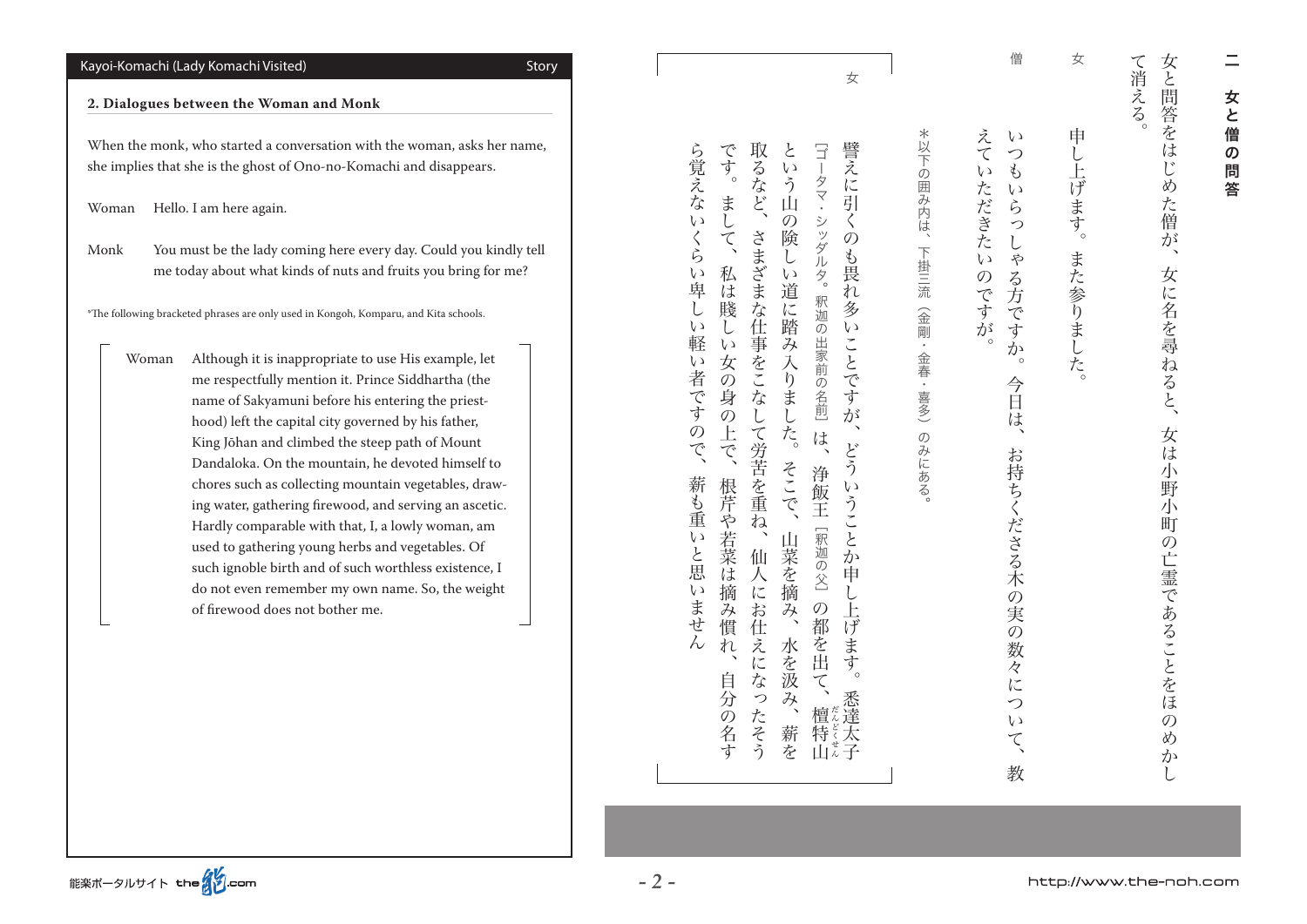|                  | Kayoi-Komachi (Lady Komachi Visited)<br>Story                                                                                                                                                                                                                                                                                                                                                                                                                                            | 僧                                                                     | 地                                                                                                                          | 女                  | 地                  | 女                                                                      | 地        | 女                                                            | 地                  | 女               |
|------------------|------------------------------------------------------------------------------------------------------------------------------------------------------------------------------------------------------------------------------------------------------------------------------------------------------------------------------------------------------------------------------------------------------------------------------------------------------------------------------------------|-----------------------------------------------------------------------|----------------------------------------------------------------------------------------------------------------------------|--------------------|--------------------|------------------------------------------------------------------------|----------|--------------------------------------------------------------|--------------------|-----------------|
| Woman            | What I picked up for you are                                                                                                                                                                                                                                                                                                                                                                                                                                                             |                                                                       |                                                                                                                            |                    |                    |                                                                        |          |                                                              |                    |                 |
| Reciters         | What are the nuts you picked up?                                                                                                                                                                                                                                                                                                                                                                                                                                                         | 数<br>々                                                                | ある。<br>恋<br>$\zeta$<br>$\mathsf{L}$<br>$\cup$                                                                              | 園<br>$\mathcal{O}$ | 窓<br>$\mathcal{O}$ | $\tilde{\gamma}$<br>柿本                                                 | 歌        | 昔見慣                                                          | 拾<br>$\mathcal{D}$ | 拾<br>$\bigcirc$ |
| Woman            | Sweet acorns, which are similar to the ox carriage I was once<br>familiar with, for they, too, are easily buffeted by the wind.                                                                                                                                                                                                                                                                                                                                                          | をお名乗り下さい<br>$\mathcal{O}$<br>木<br>$\mathcal{O}$<br>実<br>$\mathcal{O}$ | $\tau$<br>$\zeta$ )<br>人を思<br>さら<br>花<br>$\mathcal{O}$<br>名を持<br>に<br>は                                                    | 桃                  | 梅                  | 山<br>人麻呂<br>$\mathcal{O}$<br>邊<br>$\mathcal{O}$<br>$\mathcal{O}$<br>笹き | 人の家の木の実は | れた車に                                                         | た木の<br>)実は         |                 |
| Reciters         | The fruits born in the gardens of poets are                                                                                                                                                                                                                                                                                                                                                                                                                                              | 名をう<br>$\circ$                                                        | い覚ます<br>櫟                                                                                                                  |                    |                    | 屋敷<br>栗゚                                                               |          | 似て                                                           |                    |                 |
| Woman            | Persimmons near the fence are said to grow in the garden of the<br>residence of the poet Kakinomoto no Hitomaro, whose name<br>is associated with the persimmon. Also, small chestnuts from<br>Yamabe, which are said to grow near the tomb of the poet Yamabe<br>no Akahito.                                                                                                                                                                                                            | か<br>が<br>$\zeta$ )<br><b>、ました。</b>                                   | つ<br>香*,桜<br>$\overline{O}$<br>が<br>$\mathcal{O}$<br>生える<br>真<br>花咲くたちばなの<br>(手葉椎、                                         |                    |                    | にあ<br>っ<br>たと<br>$\zeta$<br>う<br>$\tilde{\phantom{a}}$                 |          | $\zeta$ )<br>$\zeta$<br>$\mathcal{O}$<br>は<br>$\lambda$<br>嵐 | 何かと言えば             | た木の実は何かと言えば、    |
| Reciters         | Japanese plums by my window.                                                                                                                                                                                                                                                                                                                                                                                                                                                             |                                                                       | 亭 * *<br>$\mathcal{O}$                                                                                                     |                    |                    | 垣<br>痕                                                                 |          |                                                              |                    |                 |
| Woman            | Peaches from the garden.                                                                                                                                                                                                                                                                                                                                                                                                                                                                 |                                                                       | 大<br>浦、<br>小                                                                                                               |                    |                    | $\mathcal{O}$<br>柿                                                     |          |                                                              |                    |                 |
| Reciters<br>Monk | "Cherry hemp" is given the name of the cherry blossom. Offered<br>from the 'Hemp Field' Bay where the cherry hemp grows are<br>renowned pears, which sound like 'impaired' but are not. We have<br>Japanese yew, sweet acorns, Japanese stone oak, small and large<br>citruses and oranges, and kumquats. What particularly reminds<br>me of my love is a branch of citrus, the fragrance of citrus flowers<br>in bloom.<br>Thank you for telling me the names of these various nuts and | ところであなたはどう<br>いうお方でしょう、                                               | の柑子<br>そこ<br>一枝、<br>$\mathcal{O}$<br>[橙・蜜柑のこと]、<br>名高<br>花たちばなの<br>$\zeta$<br>梨は、<br>$\vec{z}$<br>金柑<br>一枝<br>$\downarrow$ |                    |                    | Щ<br>部<br>赤<br>人<br>$\overline{O}$<br>墓そばに生えて                          |          | にもろく吹き落とされる椎の実。                                              |                    |                 |
|                  | fruits. By the way, may I ask who you are? Would you mind giving<br>your name?                                                                                                                                                                                                                                                                                                                                                                                                           | 名                                                                     | $\zeta$<br>3の香り。<br>ふなど。<br>$\zeta$ )<br>ら<br>が<br>昔<br>今<br>P<br>$\mathcal{O}$                                            |                    |                    | $\zeta$<br>たと<br>$\mathcal{U}$                                         |          |                                                              |                    |                 |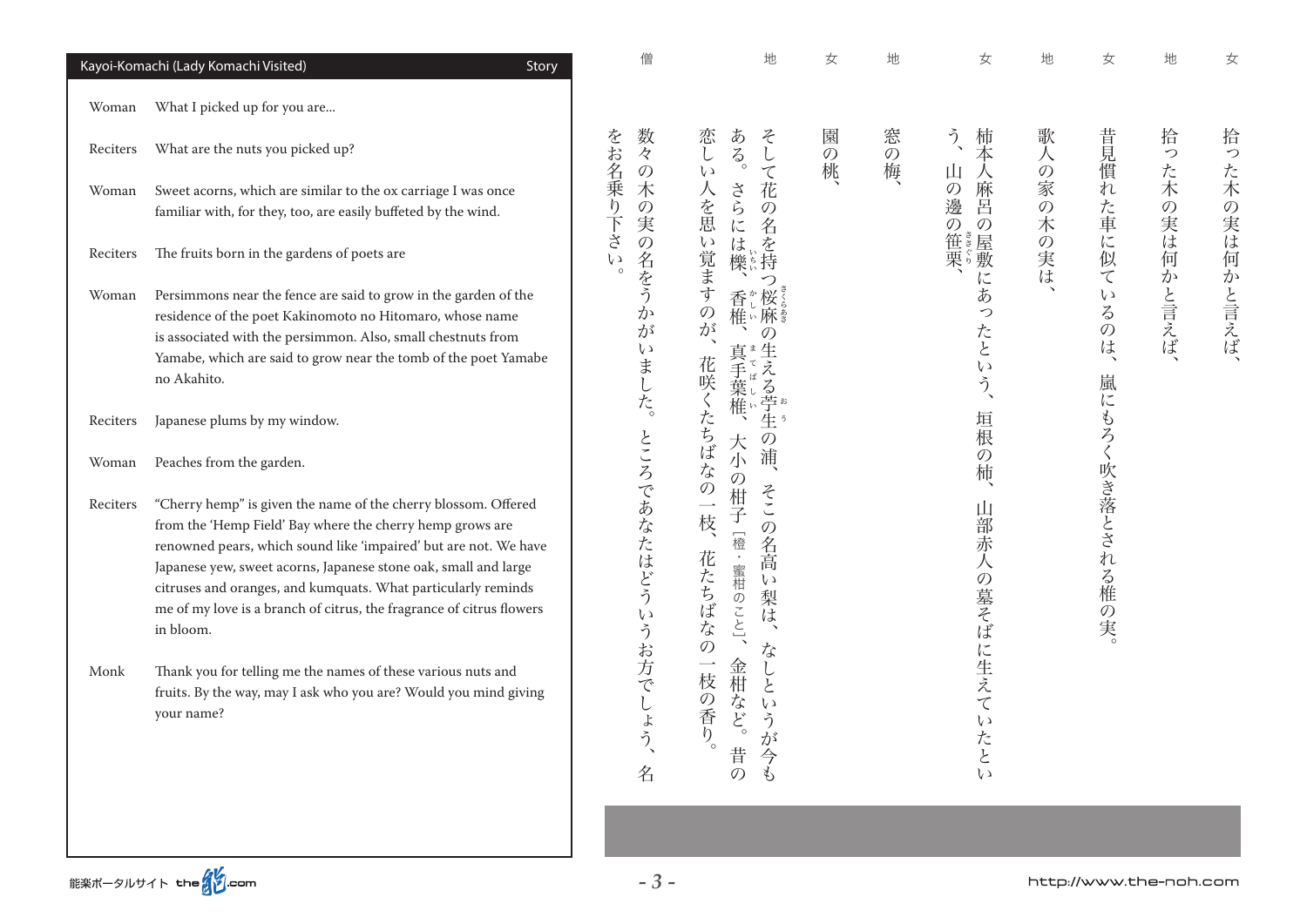### Kayoi-Komachi (Lady Komachi Visited)<br>
Story

。<br>。

Woman Oh, no. It is a shame to reveal who I am.

Reciters Oh, no. It is shame. I cannot reveal to you my own name which is "Ono-no-Komachi." I am actually an old woman, living near Ichiharano, the field of Japanese silver grass. Sir, would you please pray for my soul? No sooner do her words end than she vanishes into thin air. She disappears as if melting in the air.

#### **3. Monologue of Monk and Prayer**

The monk talks to himself as if to confirm to himself that he met the ghost of Komachi. Then, he goes to Ichiharano and starts praying for her soul.

Monk How can such a mystery happen? The woman who was here did not say that her name was Ono-no-Komachi but simply said she was an old woman living near Ichiharano, where silver grasses grow, and then disappeared. Wait. That reminds me of something. When a person tries to go through Ichiharano, from behind a bush of silver grass, a poem is heard as such. "Alas, blowing autumn wind hurts my eyes. I no longer reveal myself as Ono-no-Komachi because silver grasses are growing from the eyepits of my skull." This is the poem Ono-no-Komachi composed. So, I am certain that that lady must be the phantom of Ono-no-Komachi. I shall go straight to Ichiharano and pray for consoling her soul.

僧

と思 か  $\check{\phantom{a}}$ 薄が生えているのだから]」 言 言 としたとき  $\zeta$ ことには、これは、これは、これは、これは小野の野の野の野の こうしょく  $\tilde{k}$ …<br>ま 小町の跡を弔おう、市原野に行き。今の婦人は小野小町の幽霊だと思います、かに かんじゅう こうしゅう こうしゅう こうしゅう こうしゅう こうしゅう こうしゅう こうしゅう こうしゅう こうしゅう こうしゅう こうしゅう こうしゅう こうしゅう ある人が市原野を通り出す。そういえば思い当たることがあります。 いわず かき消すようになってしまいます。  $\lambda$ 小野とは、名前を尋ねますと、先程の女は。こんな不思議なことがあるでしょうか  $\overline{L}$ な不思議な  $\iota$ .<br>ます  $\breve{\mathcal{F}}_{c}$ 今 **i** 薄  $\mathcal{O}$ コエ 1 .<br>婦 そう  $\ddot{\odot}$ 生 ご生え 髑髏の穴から。もはや小野小町とはいうまい。ああ目が痛む、秋風が吹くにつけても[ひけり け 人 は  $\mathfrak{h}$ <u>V</u>  $\tilde{\cdot}$  $\overline{v}$ **た市原** えば思い ことが 小野 - 茂る薄 [秋風が吹くにつけても、 と<br>声 示 こあ 町 野  $\ddot{\odot}$  $\overline{z}$ が<br>あ  $\mathcal{O}$ 陰 当たることがあ に住む老女と言っ  $\widetilde{C}$ 幽霊だと思  $\mathcal{L}$ か っった ら  $\downarrow$  $\tilde{2}$ 「秋風 と か ああ目が痛む。  $\sqrt{2}$ ۰.  $\iota$ 先  $\zeta$ ·ます。 (の吹く ・ます  $\tilde{b}$ 每 ます  $\tau$  $\mathcal{O}$ ່ $\circ$ 女  $\zeta$ に  $\mathcal{L}_{\alpha}$ かき消 もはや小野小町とは 市 は 一原野 つけ ある人が市 名 は 7に行き 小野 てもあな  $\ddot{\tau}$ 前 ふう …を尋 小 町 原 亡  $\tilde{t}$ 『野を通  $\cup$ めあなめ  $\mathcal{U}$ 小  $\mathcal{O}$ ま うまい 町 歌 なく 寸  $\tilde{\tau}$  $\mathcal{O}$ と 海を弔. 寸  $\overline{b}$ な 髑髏の穴から  $\degree$  o 小野 過ぎよう  $\overline{z}$ 小 で  $\tau$ 野 つとは おう は しま と 確 は

d) 僧  $\ddot{\delta}$ 市局には、小町の亡霊に出会ったことを結ぶ、小町の亡霊に出会ったことを指し、小町の亡霊に出会ったことを指し、小町の亡霊に出会ったことを指し、小町の亡霊に出会ったことを結んだ。 は

小

町

 $\mathcal{O}$ 

亡霊に出

会ったことを確

 $\overline{\psi}$ 

め

るよう

に独り言を語

う

市

原

野

 $\curvearrowright$ 

赴

 $\epsilon$   $\sqrt{}$ 

 $\tau$ 

回

向

・を始

三僧の独白と弔い

Ξ

僧

の

独

二白と

弔

 $\mathbf{L}$ 

( )目と アーリ こくこん アーバー パンパン 恥ず か L  $\iota$ お  $\mathcal{O}$ が (自分の) 名を

女

地

 $\bigwedge$ 

野辺 恥ず

に

な

っ

まこ ターバ こく フラン・ノ島ノ市 一 はま ごうせい パー・ライマ かき おおおく かきかく かんしゅう かんしゅう かんしゅう かんしゅう かんしゅう かんしゅう かんしゅう かんしゅう かんしゅう かんしゅう かんしゅう かんしゅう た。 住  $\mathcal{L}$ か 订  $\iota$ 老 き消すように姿が見えなくなっ 安 お  $\mathcal{O}$ 跡を弔 が  $\ddot{z}$ を、  $\iota$ 給え、 小 野 示 御 町 僧 こは  $\ddot{\mathcal{L}}$ 明 そう告げると、 てしまっ  $\overline{\mathcal{D}}$ こさな  $\iota$ た  $\widetilde{C}$  $\omega$ ・よう かき消  $\mathcal{L}_{\circ}$ 私 は すよう 薄 **i**  $\overline{O}$ 生 の生える市原 に見えなく える市原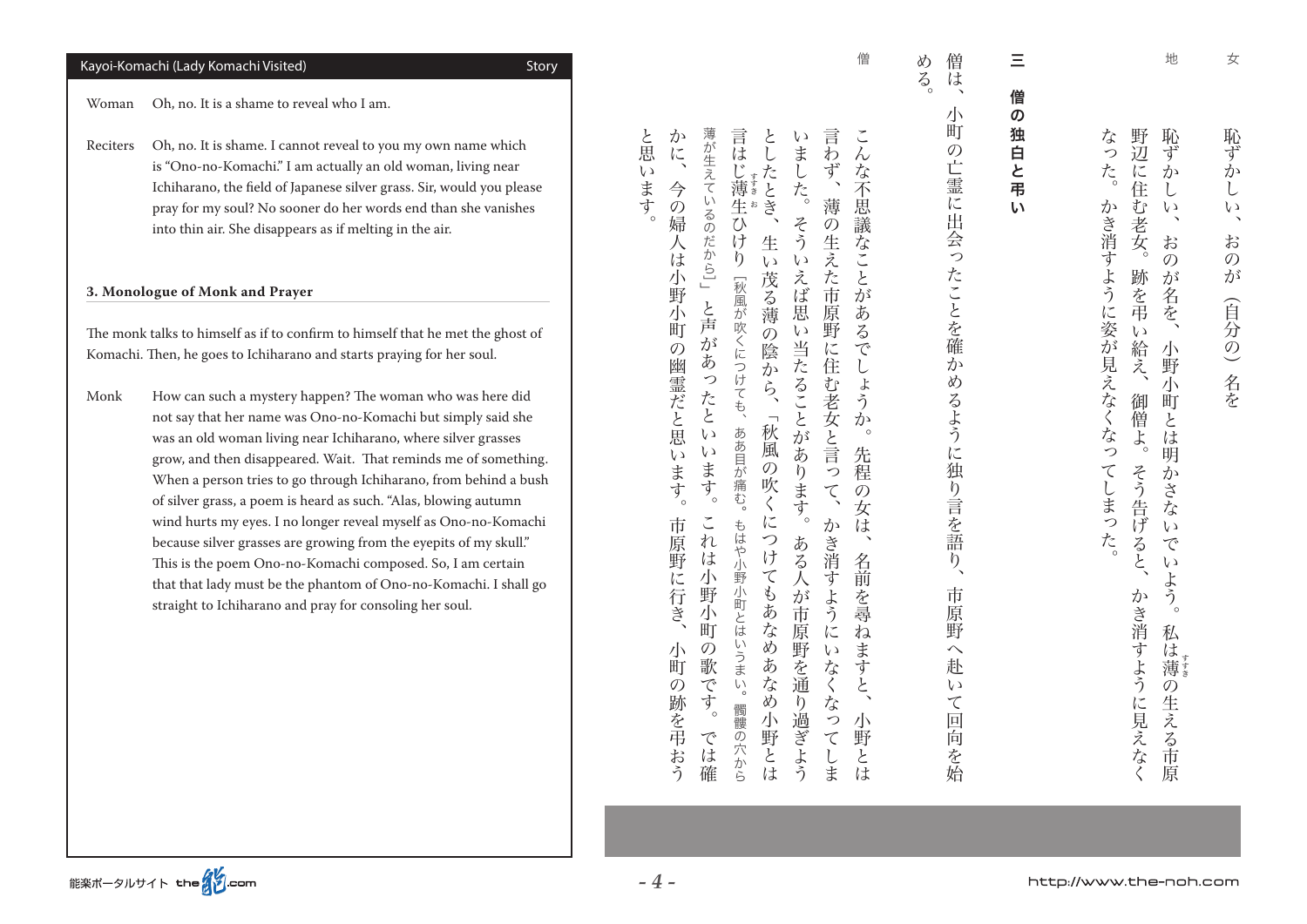|         | Kayoi-Komachi (Lady Komachi Visited)<br>Story                                                                                                                                                                                                                                                                                                   | 少将                                                                                     | 小町                                                                                          | 少将                                                 | 小町                                                                                  | 小<br>N<br>町<br>少                                              | 四                                                                    |                                         |
|---------|-------------------------------------------------------------------------------------------------------------------------------------------------------------------------------------------------------------------------------------------------------------------------------------------------------------------------------------------------|----------------------------------------------------------------------------------------|---------------------------------------------------------------------------------------------|----------------------------------------------------|-------------------------------------------------------------------------------------|---------------------------------------------------------------|----------------------------------------------------------------------|-----------------------------------------|
| Monk    | I left my hut. I left my hut to come to Ichiharano. The field is even<br>more overrun with grasses and wet with dew than described in the<br>poem. I shall place a mat and burn incense while offering a prayer.<br>"The phantom, please attain Buddhahood, liberate yourself from<br>this world full of earthly desires, and become a Buddha." | 私<br>ふ<br>た<br>$\mathcal{O}$<br>思<br>$\mathfrak{h}$<br>$\widetilde{C}$<br>L)<br>見<br>は | 責<br>$\check{\phantom{a}}$<br>め苦を見せよう<br>れ<br>にはどう                                          | 御<br>$\iota$<br>僧よ<br>や御僧よ、                        | るため<br>何<br>こと嬉<br>戒<br>$\downarrow$<br>$\zeta$                                     | 将<br>に<br>2と名乗<br>続<br>$\zeta$<br>$\tau$<br>つ<br>た。<br>衣<br>を | 小<br>町<br>$\rightarrow$<br>少<br>将<br>$\boldsymbol{\mathcal{D}}$<br>登 | 悟りの境地に至り、<br>を敷き延ば                      |
|         | 4. Komachi and General Enter                                                                                                                                                                                                                                                                                                                    | る<br>重た<br>$\mathcal{O}$                                                               | たこ                                                                                          | その                                                 |                                                                                     | っ                                                             | 場                                                                    | 解脱                                      |
|         | Following Komachi, the evil phantom appears, bending over and hiding<br>himself under a kimono garment. While Komachi requests the monk to pray<br>for the peace of her soul, the vengeful spirit tries to prevent it. The vengeful<br>spirit gives his name as General Fukakusa.                                                               | $\tilde{\mathcal{C}}$<br>あ<br>$\epsilon$<br>夜具を重ね着する<br>つ<br>$\tau$                    | $\overline{\mathcal{L}}$<br>と<br>$\zeta$ )<br>か<br>う<br>$\circ$<br>運よ<br>$\mathcal{O}$<br>か | 女に<br>戒律をお授けにな                                     | 律を授けて下<br>ことだろう<br>$\tilde{\phantom{a}}$<br>$\frac{1}{2}$<br>御<br>L)<br>僧<br>御<br>に | た霊鬼が登場                                                        |                                                                      | 香を焚<br>U<br>て成仏せよ」<br>$\iota$<br>$\tau$ |
|         | Komachi How grateful I am! A monk makes a prayer for me. Taking this<br>opportunity, would you please give me the precepts of Buddhism<br>so that I may become a disciple of the Buddha?                                                                                                                                                        | も苦患は辛<br>$\zeta$<br>よう<br>$\mathcal{O}$                                                | 法<br>に<br>め                                                                                 | つ                                                  | <b>st僧さま。</b><br>お<br>弔<br>$\zeta$<br>て                                             | 回向を願う                                                         |                                                                      | 唱える。<br>南                               |
| General | Monk, if you administer the precepts of Buddhism to that woman,<br>I will curse you. Go home now.                                                                                                                                                                                                                                               | に<br>に<br>$\boldsymbol{\lambda}$<br>重く沈<br>あ                                           |                                                                                             | たなら、                                               | ( J                                                                                 | 小                                                             |                                                                      | 無幽霊成等正覚、                                |
|         | Komachi Oh my goodness. Despite this chance to meet the Law of Buddha,<br>do you still want to show me the sufferings of hell?                                                                                                                                                                                                                  | ぶなた<br>$\overline{\mathcal{L}_{\circ}^{0}}$<br>ひと<br>Z                                 | 合うことが                                                                                       | 怨みますよ                                              | ただけるとは                                                                              |                                                               |                                                                      |                                         |
| General | Seeing the torture is truly painful even enduring with you. If you go<br>to heaven by yourself, my heart will sink deeply, and my pain will<br>increase, like putting heavy blankets on one after another.                                                                                                                                      | $\eta$<br>の重み<br>が<br>成<br>$\hat{\mathcal{L}}$<br>で<br>て<br>私<br>しま<br>が三途の川<br>ったら、   | できた<br>$\mathcal{O}$<br>に<br>な<br>お<br>$\mathfrak{P}$<br>地獄<br>$\mathcal{O}$                | $\circ$<br>は<br>や<br>お帰<br>$\eta$<br>なさ<br>$\iota$ | $\circ$<br>$\tilde{\phantom{a}}$<br>$\mathcal{O}$<br>Ŀ<br>は<br>仏弟子とな                | 町を妨げようとする。<br>霊<br>鬼<br>ほ<br>深草                               |                                                                      | 出<br>離生死頓證菩提<br>「幽霊よ                    |

僧

この草庵を出て。

この草庵を出て、

屋根。さかは、この草庵を出てる市原野邊を出てる。この草庵を出てる市原野邊を出てる。この草庵を出てる市原野邊を出てる。この草庵を出てる市原野邊を出てる。この草庵を出てる市原野邊を出てる。この草庵を出てる

なお草深く露に濡れる市原野邊を訪れる。

座具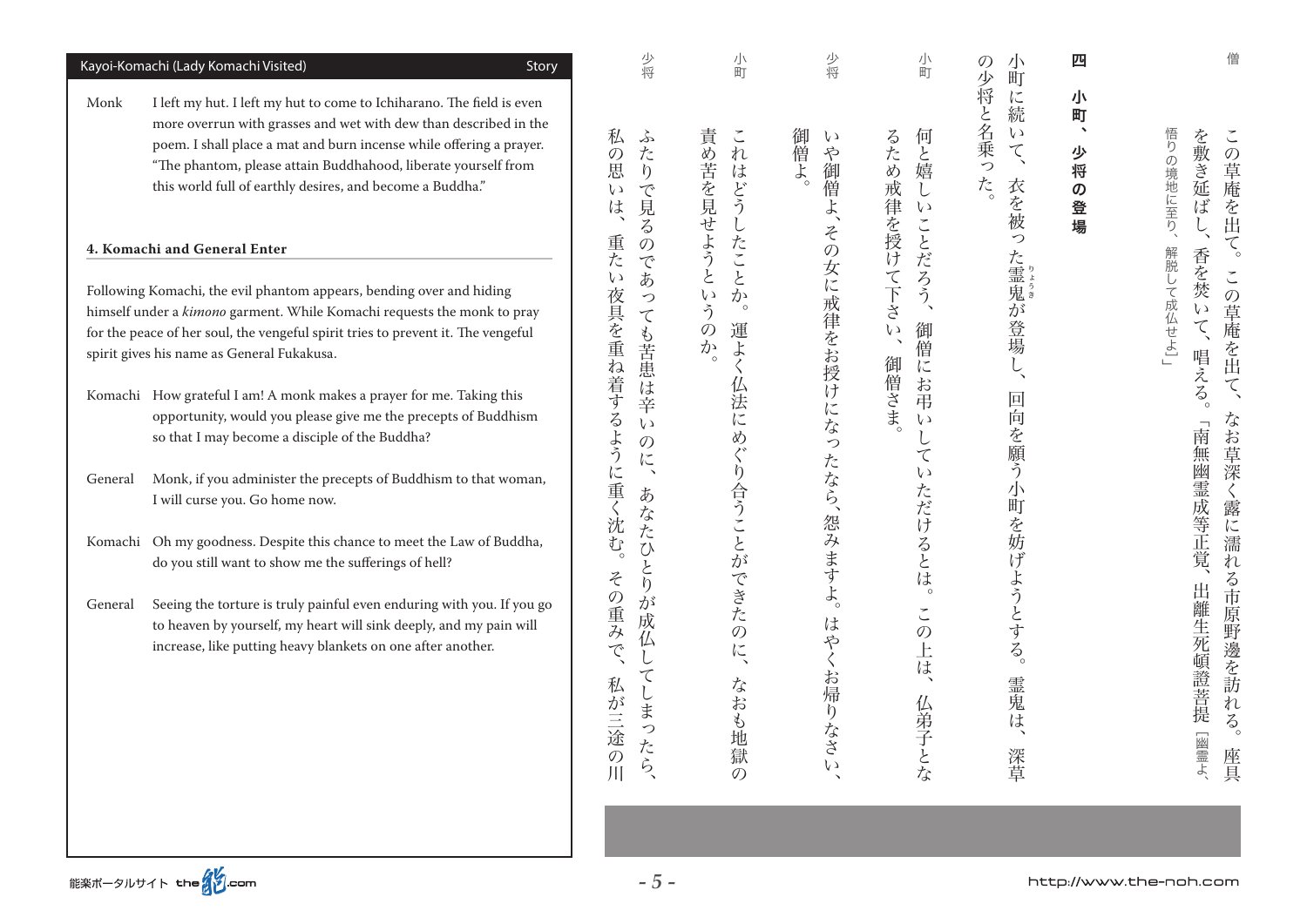| Kayoi-Komachi (Lady Komachi Visited)<br>Story                                                                                                                                                                                                                                  | 地      | 少将                    | 地                      | 少将                          | 地                         | 少将                                                                                       | 小町                                                                              | 地                                                                      |                                        |
|--------------------------------------------------------------------------------------------------------------------------------------------------------------------------------------------------------------------------------------------------------------------------------|--------|-----------------------|------------------------|-----------------------------|---------------------------|------------------------------------------------------------------------------------------|---------------------------------------------------------------------------------|------------------------------------------------------------------------|----------------------------------------|
| Because of the heaviness, if I sink to the bottom of the river one<br>must cross to enter the Lower World and then fall into decay,<br>it becomes meaningless, even if this monk saves you with the<br>precepts. Now, monk, away with you.                                     | 引<br>か | 介町<br>$\overline{O}$  |                        |                             | 私<br>$\mathcal{O}$<br>恵   | が<br>今までは<br>招くよう                                                                        | 御<br>あ<br>僧<br>$\mathcal{O}$<br>に<br>人                                          | 引<br>死<br>か<br>$\mathsf{L}$<br>れ<br>$\boldsymbol{\tau}$                | 底に沈み果て<br>とお<br>帰                      |
| It seems even after leaving this world, you are blinded by earthly<br>Reciters<br>desires. Although you are still blinded by earthly desires, if you<br>follow the precepts of Buddhism, you certainly will be able to<br>master Buddhism. Just receive the precepts with her. | れる袖も。  | 着物の)                  | なんという恐ろ<br>$\tilde{L}$ | それなら私は煩悩                    | $\epsilon$ $\sqrt{}$<br>は | 隠<br>に手招きして<br>れ<br>$\boldsymbol{\tau}$<br>$\epsilon$ y<br>た                             | 弔<br>$\mathcal{O}$<br>つ<br>心<br>$\boldsymbol{\tau}$<br>は<br>もらおう<br>知<br>ら<br>な | 後、<br>るならば、<br>$\vec{z}$<br>お<br>$\mathcal{L}$<br>必ず<br>$\ddot{\zeta}$ | りなさ<br>てしまうなら、<br>$\zeta$<br>$\lambda$ |
| Komachi I do not know about him, but the moon in my heart is never<br>covered by the clouds of delusions. I would like to be consoled<br>by the monk's prayer. When I thrust the silver grasses away and<br>appear,                                                            |        | 袂を取っ<br>$\tau$<br>引き止 | こい姿か<br>$\circ$        | の犬となり、                      | 山にすむ鹿のようなもの。              | が<br>$\boldsymbol{\gamma}$<br>z<br>$\epsilon$ $\sqrt$<br>るのだから、<br>$\overline{n}$<br>なら私 | $\iota$<br>$\acute{\xi}$<br>け<br>れ<br>薄を押、<br>$\ddot{\mathcal{E}}$<br>私         | $\mathcal{O}$<br>3身は迷<br>仏道を成就<br>っ<br>$\tau$                          | 御僧達よ。                                  |
| Although I have been hiding, I too then shall reveal myself. Please<br>General<br>refrain from receiving the precepts and stay with me because I<br>reveal myself and am beckoning just as the ear of silver grass is<br>waiving in the wind.                                  |        | ある。                   |                        | 打たれても、                      | 招かれたとしても止まりはしな            | も姿を現そう。<br>受戒を思                                                                          | $\mathsf{L}% _{T}$<br>$\overline{O}$<br>分けて姿を現すと<br>心<br>の月は、                   | できる。<br>$\zeta$<br>$\boldsymbol{\tau}$<br>$\phi$<br>ただ一<br>なお          | 御僧があなたに戒を授ける甲斐もないだろう。                  |
| Her heart is like a deer in the mountains. It will not respond to a<br>Reciters<br>call.                                                                                                                                                                                       |        |                       |                        | まとわ<br>$\ddot{\theta}$<br>つ |                           | $\epsilon$ y<br>隠<br>れ                                                                   | 迷<br>$\iota$                                                                    | $\mathcal{P}$<br>緒<br>その<br>に<br>身                                     |                                        |
| If you say so, I shall become a dog following earthly desires. Even<br>General<br>if you beat me, I will remain fast and never leave your side.                                                                                                                                |        |                       |                        | $\zeta$<br>て離               |                           | とどまっ<br>$\boldsymbol{\tau}$<br>$\epsilon$ $\sqrt{}$<br>$\tau$<br>た                       | の雲に覆わ                                                                           | 戒をお受け<br>ほ<br>迷<br>っ                                                   |                                        |
| Oh, you look awful.<br>Reciters                                                                                                                                                                                                                                                |        |                       |                        | れ<br>な<br>$\zeta$ )         |                           | くれ。<br>私                                                                                 | れ<br>な<br>$\epsilon$ y                                                          | $\tau$<br>えささ<br>$\iota$<br>$\tau$                                     |                                        |
| Fukakusa grabs Komachi's sleeve and tries to hold her.<br>General                                                                                                                                                                                                              |        |                       |                        | ぞ。                          | $\zeta$ ) $\circ$         | が姿を現                                                                                     | $\circ$<br>出                                                                    | $\zeta$ )<br>$\phi$<br>$\circ$                                         |                                        |
| Both my pulled sleeve<br>Reciters                                                                                                                                                                                                                                              |        |                       |                        |                             |                           | $\zeta$                                                                                  | $\tau$<br>$\epsilon$ y<br>つ                                                     | 戒<br>$\mathcal{O}$<br>力に                                               | さっさ                                    |
|                                                                                                                                                                                                                                                                                |        |                       |                        |                             |                           | 穂                                                                                        | $\tau$                                                                          |                                                                        |                                        |

能楽ポータルサイト the 2000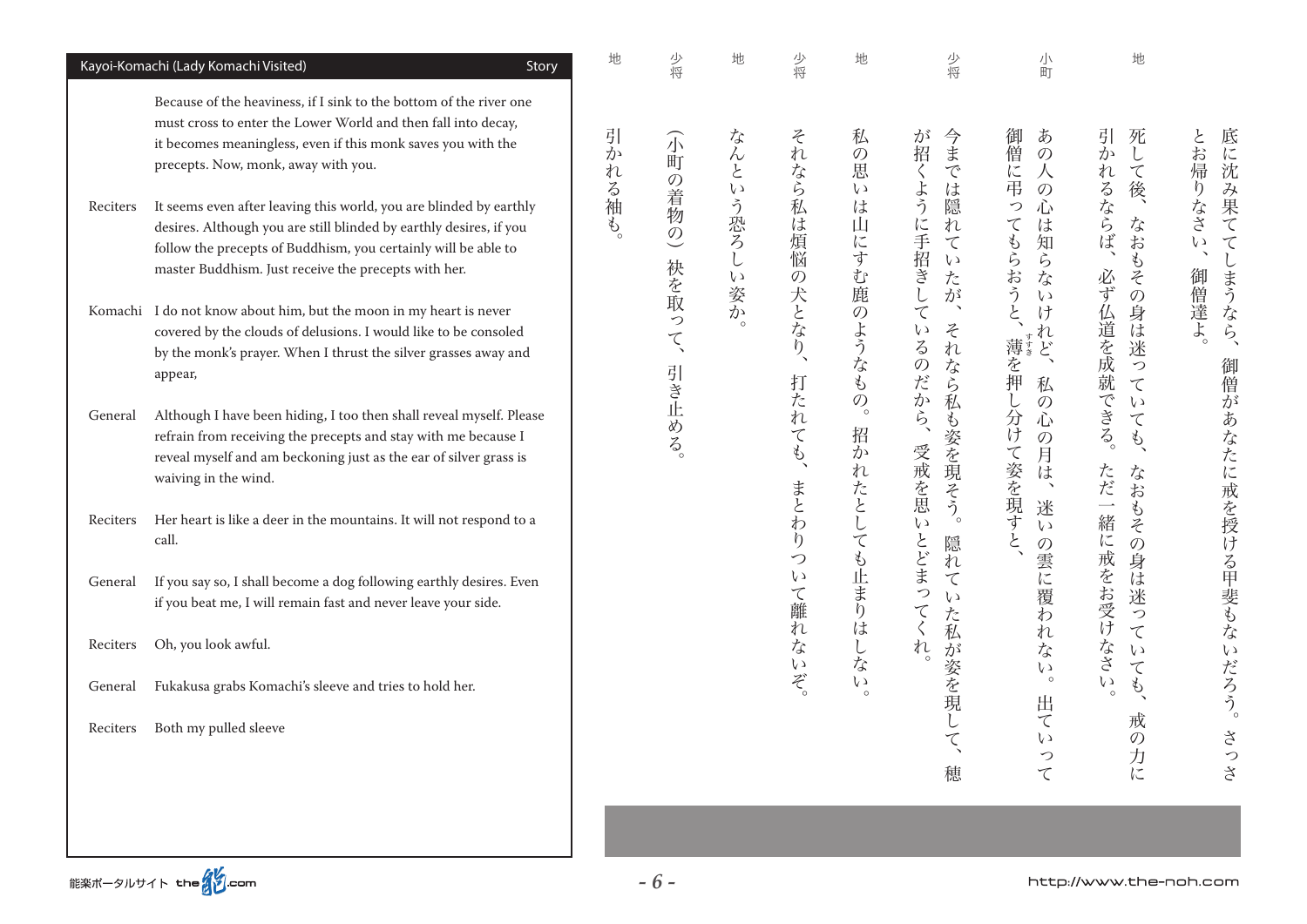| Kayoi-Komachi (Lady Komachi Visited)<br>Story                                                                                                                                                                                                                                                                                                | 少将                                      | 小町                                 | 少将                                                                                          | 小町                 | 僧                                                                             | 僧<br>の                                       | 五                                   | 地                                              | 少将   |
|----------------------------------------------------------------------------------------------------------------------------------------------------------------------------------------------------------------------------------------------------------------------------------------------------------------------------------------------|-----------------------------------------|------------------------------------|---------------------------------------------------------------------------------------------|--------------------|-------------------------------------------------------------------------------|----------------------------------------------|-------------------------------------|------------------------------------------------|------|
| and my sleeve with the hand pulling her sleeve<br>General                                                                                                                                                                                                                                                                                    |                                         |                                    |                                                                                             |                    |                                                                               | 勧<br>め                                       | 百<br>夜                              |                                                |      |
| are deeply wet together with the dew of tears. Yes, it is I, General<br>Reciters<br>Fukakusa, in tears.                                                                                                                                                                                                                                      | 輿や車                                     | 少将<br>$\mathcal{O}$<br>車<br>が      | 思<br>彼<br>女の本心と思<br>$\iota$<br>$\mathring{\mathcal{C}}$<br>こよら                              | もとより私は             | [長柄の台]<br>では<br>$l\zeta$                                                      | に従<br>$\epsilon$ )<br>$\boldsymbol{\lambda}$ | 通<br>い<br>$\pmb{\mathcal{O}}$<br>再現 | 私<br>$\mathcal{O}$<br>袂<br>$\hat{P}$           | 引く手の |
| 5. Reenacting General's One Hundred-Night Visit                                                                                                                                                                                                                                                                                              | に乗ることは                                  | E                                  | $\mathcal{F}_{\mathcal{S}}$<br>$\zeta$                                                      |                    | あ                                                                             |                                              |                                     |                                                |      |
| Following the recommendation of the monk, in order to confess their<br>sins, Komachi and General reenact the scene in which the General visited<br>Komachi for one hundred consecutive nights. Then, their story reaches the<br>one-hundredth night.                                                                                         | $\overline{\phantom{a}}$<br>切<br>や<br>め | に触<br>れ<br>る<br>$\mathcal{O}$<br>は | $\boldsymbol{\lambda}$<br>$\epsilon$ $\sqrt{}$<br>込ん<br>車<br>$\mathcal{O}$<br>だ。<br>榻<br>に百 | こんなに迷<br>$\zeta$ ) | 百ち<br>なた方は<br>$\mathcal{O}$<br>間、<br>小<br>通<br>野<br>$\zeta$ )<br>小            | 少将と小町は<br>$\blacktriangledown$<br>罪を告白       |                                     | ともに涙<br>$\mathcal{O}$<br>露深く濡                  |      |
| So, you two are really Ono-no-Komachi and General Fukakusa.<br>Monk<br>Then, would you please demonstrate the tale of how General<br>Fukakusa visited Komachi for one hundred nights and stayed on<br>the platform for tying an ox-drawn carriage?                                                                                           | て                                       | 困<br>$\zeta$<br>か<br>$\zeta$       | 毎晩人目を忍んで車で榻<br>哀通<br>っ<br>て寝るなら、                                                            | を残すことになるとは、        | $\bigcirc$<br>町<br>めた当時の様子を真似して、<br>$\mathcal{L}$<br>四<br>位い<br>$\mathcal{O}$ | ·し<br>悔<br>$\zeta$ )<br><b>るため、</b>          |                                     | 抗<br>$\tau$<br>$\zeta$ )<br>$\zeta$<br>$\circ$ |      |
| Komachi I did not even dream of being so trapped in earthly desires after<br>the death.                                                                                                                                                                                                                                                      |                                         |                                    | 恋                                                                                           |                    | 少将であられます                                                                      | 百夜通                                          |                                     | 深草の                                            |      |
| To prove your love, come to my place one hundred nights and<br>General<br>sleep on the platform to support the shaft of the ox-drawn carriage<br>each night. If you can accomplish this, I will accept you. I believed<br>her out-of-the-blue request was her earnest heart and visited her<br>to stay on the platform secretly every night. |                                         | 姿を変えるようにと言っ<br>たの                  | $\mathcal{O}$<br>を<br>ところに通うと<br>か<br>なえようと                                                 | 夢にも知らず、            | か<br>やっ<br>$\circ$<br>つ<br>$\zeta$ )                                          | いを再現                                         |                                     | 少将とはこの私だ。                                      |      |
| Komachi Since I asked him to visit me surreptitiously, because it would be<br>troublesome if his visits were noticed by the public,                                                                                                                                                                                                          |                                         | で                                  | の偽<br>h                                                                                     |                    | てみせてください<br>でなが                                                               |                                              |                                     |                                                |      |
| I never took a litter nor an ox-drawn carriage to reach her<br>General<br>residence.                                                                                                                                                                                                                                                         |                                         |                                    | を<br>私<br>は                                                                                 |                    | ら車<br>$\mathcal{O}$<br>榻じ                                                     | 百夜目を迎える。                                     |                                     |                                                |      |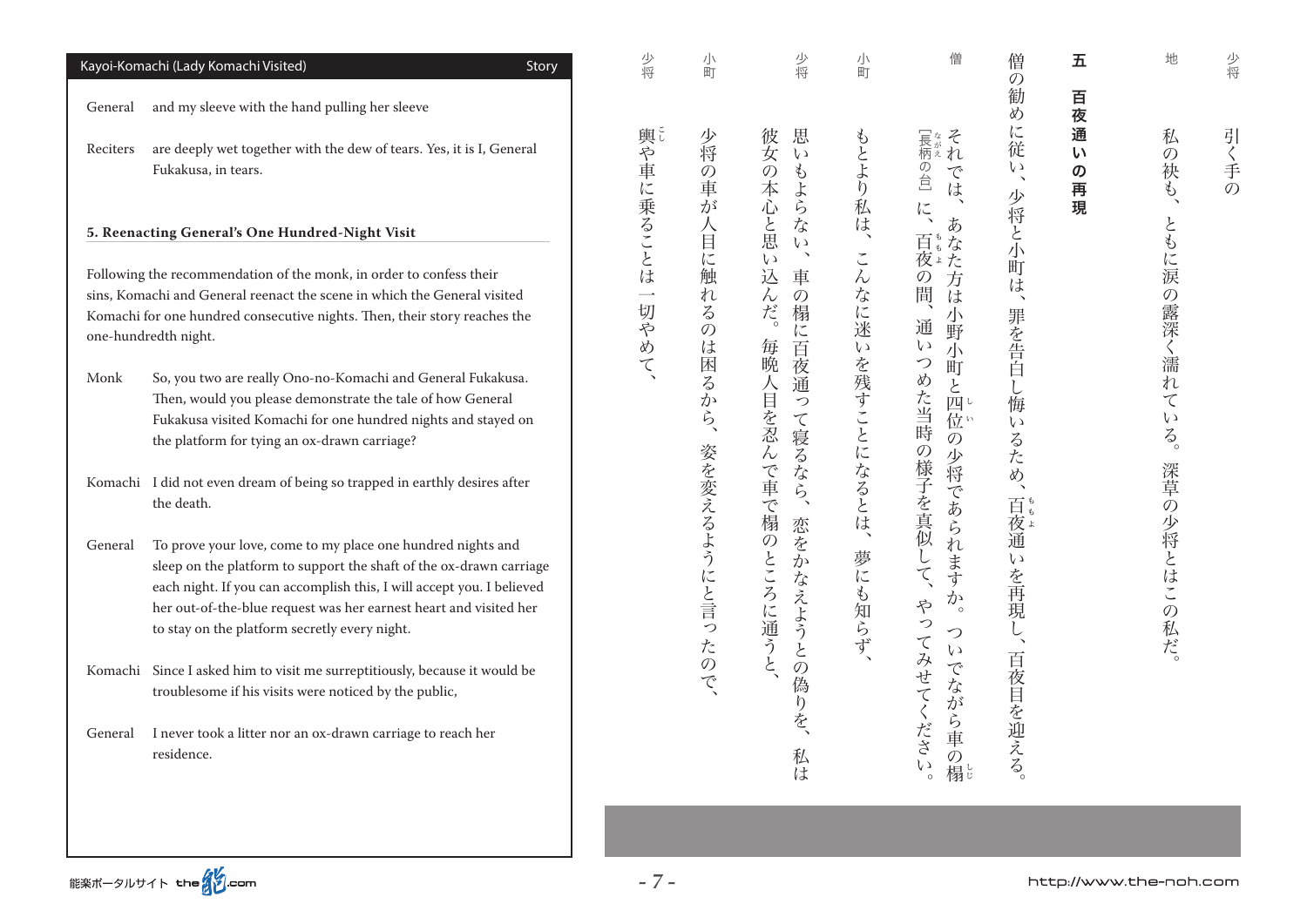|          | Kayoi-Komachi (Lady Komachi Visited)<br>Story                                                                  | 小町                 | 少将      | 小町     | 少将                                                     | 小町             | 少将     | 小町         | 少将                                                                                  | 地                                    | 小町                    |
|----------|----------------------------------------------------------------------------------------------------------------|--------------------|---------|--------|--------------------------------------------------------|----------------|--------|------------|-------------------------------------------------------------------------------------|--------------------------------------|-----------------------|
|          | Komachi When would his love                                                                                    |                    |         |        |                                                        |                |        |            |                                                                                     |                                      |                       |
| Reciters | cease? "Although I have my horse at the village of Kowata in<br>Fukakusa in Yamashiro Province,                | 雨<br>$\mathcal{O}$ | 袖       | 雪が降ると、 | 月夜なら、                                                  |                | 笠に蓑の姿で |            | 徒歩裸足で行ったます                                                                          | 止<br>む<br>$\mathcal{O}$              | $\iota$<br>$\bigcirc$ |
| General  | "I walked all the way on bare feet as I missed you so much". Just as<br>this poem says, I visited her on foot. | 夜には、               | の雪を打ち払い |        |                                                        | つらいことの多        |        | そのときの少将の姿は | $\sum_{i=1}^{n}$                                                                    | らら、<br>$\overline{\phantom{a}}$<br>Щ | になったらこの恋心が            |
|          | Komachi When he visited me, he                                                                                 |                    |         |        | 夜道も暗く                                                  |                |        |            | いった。<br>ちよ                                                                          |                                      |                       |
| General  | wore a sedge rain hat and a straw raincoat.                                                                    |                    |         |        | は<br>$\overline{z}$                                    |                |        |            | $\mathfrak h$                                                                       |                                      |                       |
|          | Komachi He used a bamboo cane, as if he laments his life in this unstable<br>world which is full of woe.       |                    |         |        | $\epsilon$ $\sqrt{ }$<br>が<br>$\overline{\phantom{a}}$ | い憂き世の身であるとばか   |        |            | ぞ来る)                                                                                | 城の木幡の里に馬はあれど「山城の国、                   |                       |
| General  | Under the moonlight, traveling at night was not too dark.                                                      |                    |         |        |                                                        |                |        |            | 「あなたが恋し                                                                             |                                      |                       |
|          | Komachi But on snowy days,                                                                                     |                    |         |        |                                                        | $\mathfrak{h}$ |        |            |                                                                                     |                                      |                       |
|          | General I brushed snow flakes off my sleeves.                                                                  |                    |         |        |                                                        |                |        |            |                                                                                     |                                      |                       |
|          | Komachi On rainy nights,                                                                                       |                    |         |        |                                                        | に竹の杖を突き、       |        |            | くて裸足で歩<br>$\overline{U}$<br>てきたよ」<br>$\mathcal{O}$<br>歌<br>$\mathcal{O}$<br>通<br>りに | 深草の木幡の里に馬はあるけれど、]                    |                       |
|          |                                                                                                                |                    |         |        |                                                        |                |        |            |                                                                                     |                                      |                       |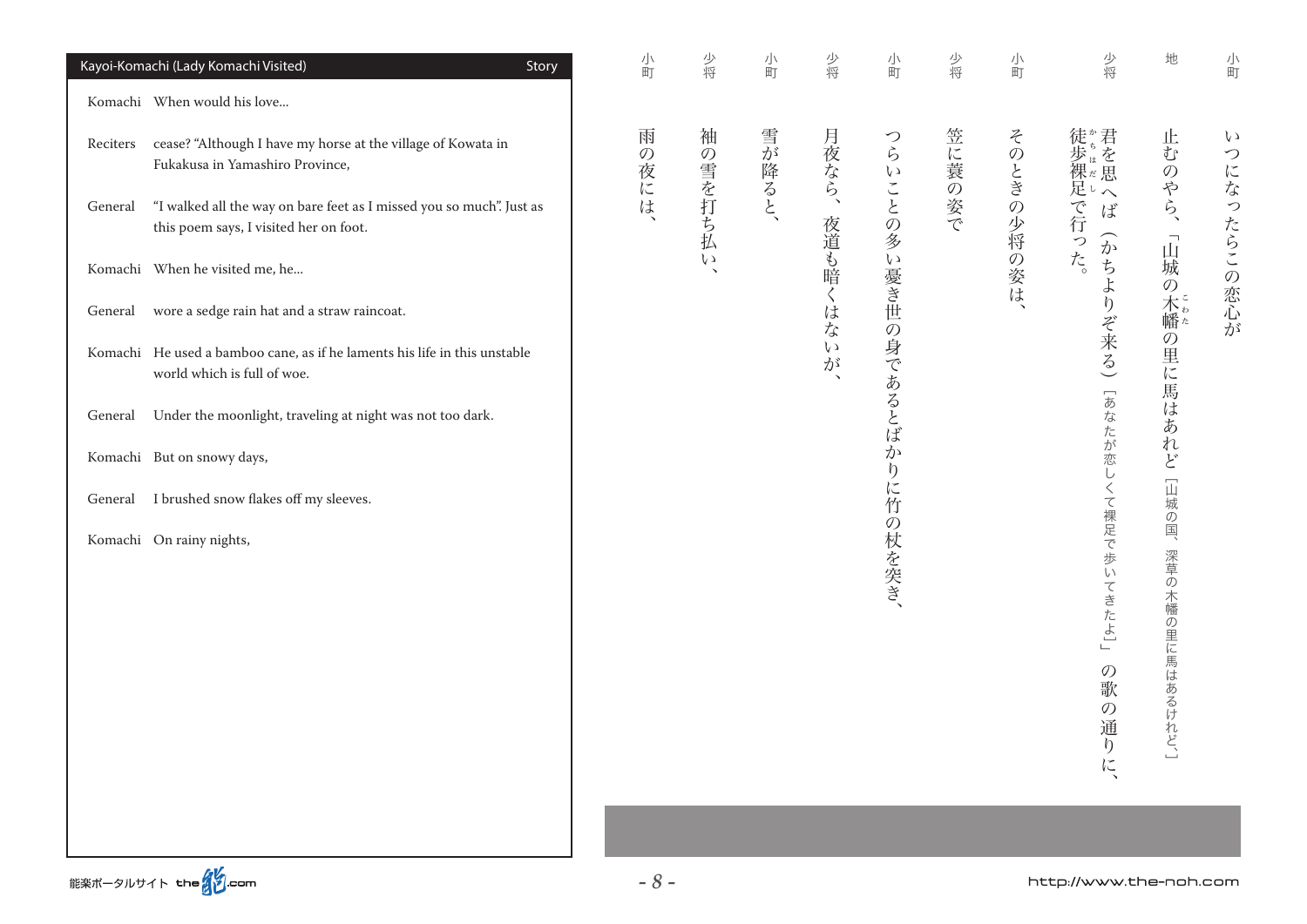| Kayoi-Komachi (Lady Komachi Visited)<br>Story                                                                           | 地                       | 少将                                                                  | 地                                | 少将       | 小町        | 少将                | 立回り                          | 少将                    | 小町              | 少将                                 |
|-------------------------------------------------------------------------------------------------------------------------|-------------------------|---------------------------------------------------------------------|----------------------------------|----------|-----------|-------------------|------------------------------|-----------------------|-----------------|------------------------------------|
| General I was frightened of invisible demons, which might attack and<br>swallow me.                                     |                         |                                                                     |                                  |          |           |                   | 闇夜の道中を表す所作。                  |                       |                 |                                    |
| Komachi Sometimes, the nocturnal sky was clear.                                                                         | 暁<br>$\mathcal{O}$<br>頃 | け<br>お前<br>ではな<br>が                                                 |                                  | 夕暮れは何だと。 | 夕暮れ時には、   | ああ、               | $\mathcal{A}$<br>$\Box$<br>王 | 私だけには涙                | たまたま曇らぬ夜が       | 目には見えぬ、                            |
| General However, the rain of tears was pouring on me.                                                                   | (には、                    | 待<br>$\mathop{\mathcal{C}}\limits_\circ$<br>$\mathcal{L}$<br>$\tau$ |                                  |          |           | なんて暗              |                              |                       |                 |                                    |
| [tachimawari / iroe]                                                                                                    | 暁                       | まったく<br>$\iota$<br>$\overline{z}$<br>$\mathcal{O}$                  | 特別な思いがするも                        |          | 特別な思      | $\zeta$ )<br>.夜だ。 |                              | の雨                    |                 | 鬼が                                 |
| The movement to describe Fukakusa's trip on moonless nights.                                                            | の夜明けには、                 | は                                                                   | $\overline{\mathcal{O}}_{\circ}$ |          |           |                   |                              | :が降る<br>$\mathcal{O}$ | あ<br>$\bigcirc$ | $\overline{\phantom{a}}$<br>$\Box$ |
| General Alas, how deep the darkness of night is.                                                                        |                         | の虚言だ。<br>月なのだろう。                                                    |                                  |          | $\zeta$ ) |                   |                              | か                     | たとしても           |                                    |
| Komachi A person feels something at dusk.                                                                               | 創れ                      |                                                                     |                                  |          | がするもの。    |                   |                              |                       |                 |                                    |
| What did you say about dusk?<br>General                                                                                 |                         |                                                                     |                                  |          |           |                   |                              |                       |                 |                                    |
| A person feels something special.<br>Reciters                                                                           | がつらくて)                  | 月を待って                                                               |                                  |          |           |                   |                              |                       |                 |                                    |
| Oh, what you waited for was the moon. You have waited for the<br>General<br>moon. Not me. You keep making things up.    | $\zeta$ )               | $\epsilon$ y                                                        |                                  |          |           |                   |                              |                       |                 |                                    |
| When the day broke, when the day broke, my heart was filled with<br>Reciters<br>emotions, torn by being apart from you. | ろいろな思<br>いが募るもの。        | たのだろう。<br>私を待っ<br>$\tau$<br>いたわ                                     |                                  |          |           |                   |                              |                       |                 | に喰らおうと襲ってくるのではと恐ろしく、               |
|                                                                                                                         |                         |                                                                     |                                  |          |           |                   |                              |                       |                 |                                    |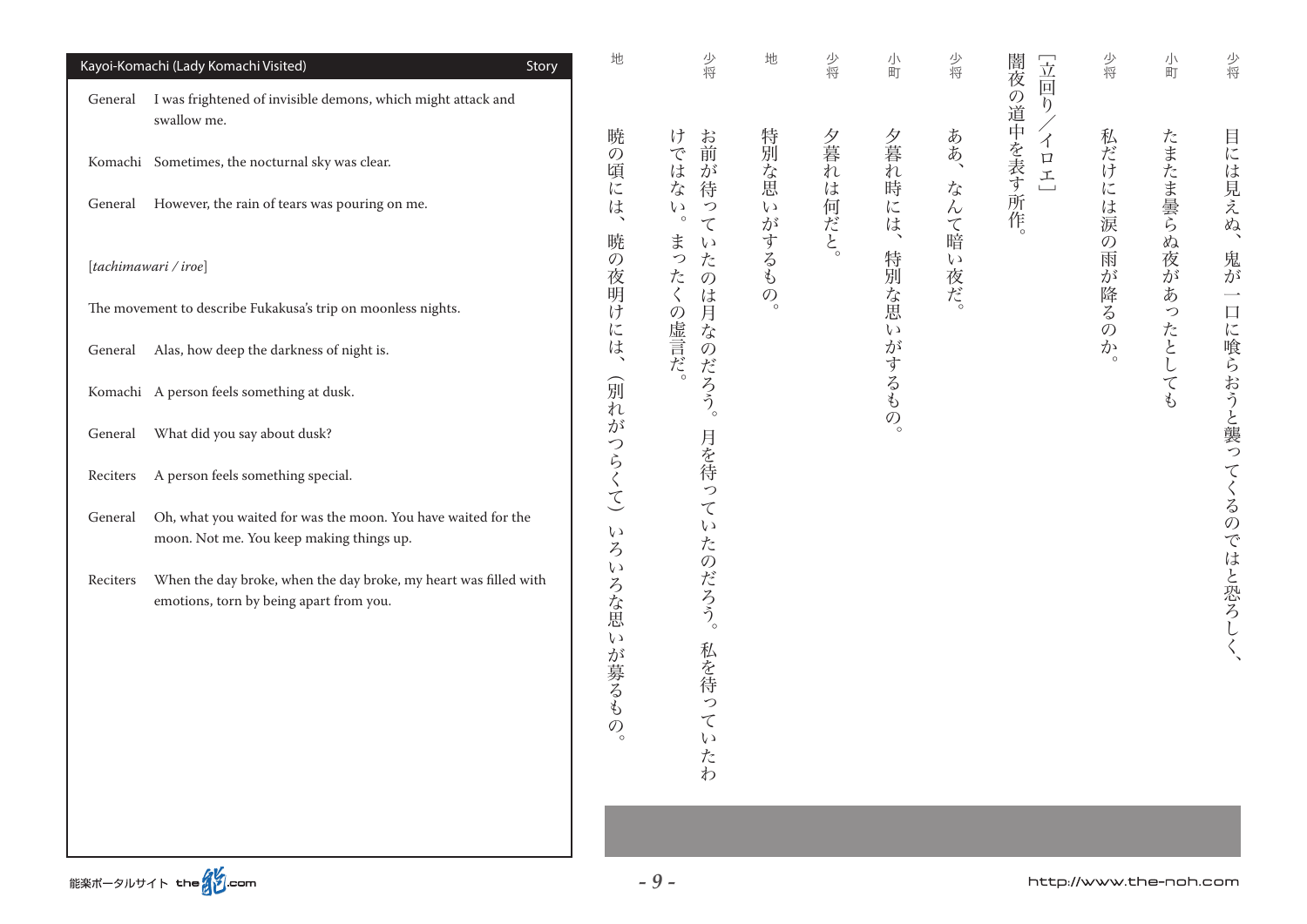|          | Kayoi-Komachi (Lady Komachi Visited)<br>Story                                                                                                                                                                                                                                                                                     | 少将     | 地               | 少将      | 地         | 少将      | 地                                                                                              | 少将        | 地                                        | 少将                                     |
|----------|-----------------------------------------------------------------------------------------------------------------------------------------------------------------------------------------------------------------------------------------------------------------------------------------------------------------------------------|--------|-----------------|---------|-----------|---------|------------------------------------------------------------------------------------------------|-----------|------------------------------------------|----------------------------------------|
| General  | But your heart is torn not for me. If it were because of me,                                                                                                                                                                                                                                                                      |        |                 |         |           |         |                                                                                                |           |                                          |                                        |
| Reciters | Cry, birds! Ring, bells in the temple! For aught, I care. Night shall<br>be over quickly. Dawn does not give pain to one who spends all<br>night alone.                                                                                                                                                                           | 色重ねに着て | 草花で染めた美し        | 蓑をも脱ぎ捨て | 風折烏帽子を着けて | 笠は見苦し   | $\check{\phantom{a}}$<br>$\zeta$<br>九十九夜になって<br>で行こう。<br>$\mathcal{O}$<br>ように心を尽く              | このように心を尽く | $\zeta$ )<br>$\zeta$<br>はないぞ。<br>っそ鳥も鳴け、 | (それも私ゆえではな                             |
| General  | I devoted myself to her with all my heart,                                                                                                                                                                                                                                                                                        |        |                 |         |           | $\iota$ | さて、                                                                                            |           |                                          |                                        |
| Reciters | I devoted myself to her with all my heart, and when I counted the<br>marks on the platform,,.why, it was my ninety-ninth night. Oh,<br>only one more night. How delightful! Pleasure and excitement in<br>my heart, the one hundredth night has finally come. I shall rush to<br>where she lives. But what should I wear tonight? |        | $\zeta$ )<br>衣を |         |           |         | $\mathfrak{c}$<br>どんな格好をしたものか。<br>$\mathcal{X}_{\mathsf{C}}$<br>$\cup$<br>に尽く<br>もうあ           | しに尽くして    | 鐘も鳴れ。                                    | $\begin{pmatrix} 2 \\ 3 \end{pmatrix}$ |
| General  | The sedge rain hat looks ungraceful.                                                                                                                                                                                                                                                                                              |        |                 |         |           |         | $\cup$<br>$\tilde{\mathcal{L}}$<br>て<br>$\overline{\phantom{a}}$                               |           |                                          | 私のためならば                                |
| Reciters | Wearing a kazaori-eboshi (eboshi-style headdress),                                                                                                                                                                                                                                                                                |        |                 |         |           |         | 夜、<br>車<br>台                                                                                   |           |                                          |                                        |
| General  | taking the straw raincoat off,                                                                                                                                                                                                                                                                                                    |        |                 |         |           |         | ああう<br>に<br>付                                                                                  |           | 夜も早く明けてしまえ。                              |                                        |
| Reciters | I shall wear the exquisite attire dyed with flowers.                                                                                                                                                                                                                                                                              |        |                 |         |           |         | れ<br>け<br>L<br>た                                                                               |           |                                          |                                        |
| General  | Wear them in elegant color coordination.                                                                                                                                                                                                                                                                                          |        |                 |         |           |         | $\iota$<br>印<br>$\mathcal{O}$<br>待ちに待った百日目だ。<br>数<br>を数え<br>て<br>みると、<br>P<br>急<br>$\tilde{2}$ |           | どうせ一<br>人寝なのだから、<br>辛                    |                                        |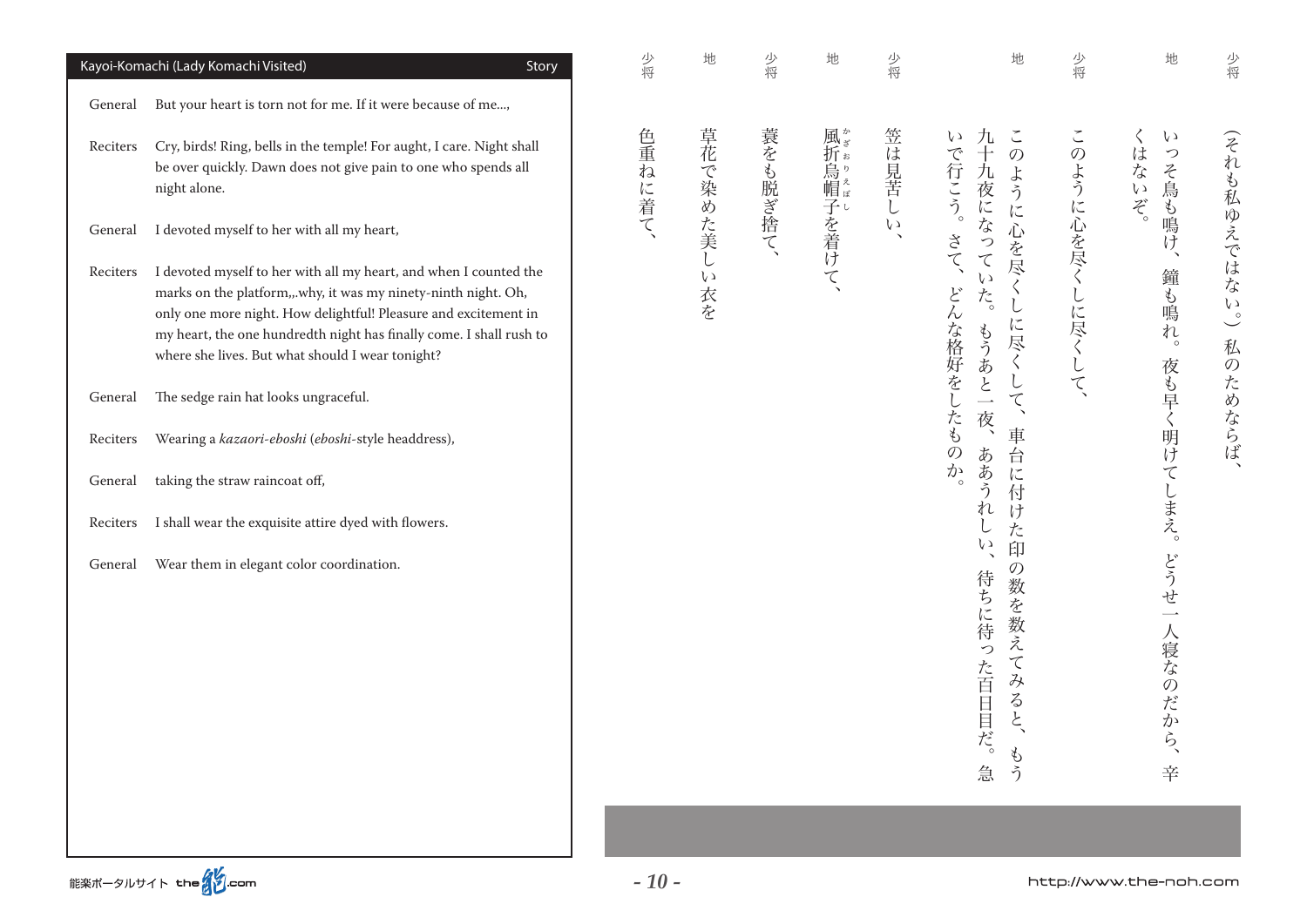|          | Kayoi-Komachi (Lady Komachi Visited)                                                                                                                                                                                                                                                                                                                                                                                                                                                                                                                                                                               | Story |
|----------|--------------------------------------------------------------------------------------------------------------------------------------------------------------------------------------------------------------------------------------------------------------------------------------------------------------------------------------------------------------------------------------------------------------------------------------------------------------------------------------------------------------------------------------------------------------------------------------------------------------------|-------|
| Reciters | Wear <i>hakama</i> trousers                                                                                                                                                                                                                                                                                                                                                                                                                                                                                                                                                                                        |       |
| General  | in the color of purple wisteria inside.                                                                                                                                                                                                                                                                                                                                                                                                                                                                                                                                                                            |       |
| Reciters | She must be waiting for me this very night!                                                                                                                                                                                                                                                                                                                                                                                                                                                                                                                                                                        |       |
| General  | Oh, I am so restless. Ah, the sun has already set.                                                                                                                                                                                                                                                                                                                                                                                                                                                                                                                                                                 |       |
| Reciters | Wearing a sophisticated crimson kariginu-style kimono, He is now<br>thinking, what shall I do for the cup of sake to make our vows? At<br>that moment, a thought briefly comes to his mind that even if it is<br>served in a beautiful cup like one made of moonlight, he should<br>observe the Buddha's rule prohibiting drinking alcohol. Thanks<br>to this brief thought, General gains the opportunity that leads to<br>enlightenment. He is now able to atone for his various past wrong<br>deeds. Finally, Ono-no-Komachi and General Fukakusa become<br>Buddhas together. They become enlightened together. |       |

| 少将 | 藤色の袴を着け、                                                                       |
|----|--------------------------------------------------------------------------------|
| 地  | 今宵こそは、私を待っていてくれるだろう。                                                           |
| 少将 | ああ落ち着かない。ほら、もう日も暮れた。                                                           |
| 地  | 杯であっても、仏の戒めであるから飲酒戒は守ろう。一瞬、そう浮かんだ考えが、<br>紅色の狩衣を品よく着こなし、祝いの杯はどうしようか。たとえ月のような美しい |
|    | を成就した。ともに仏道を成就した。<br>悟りへの機縁となり、多くの罪を償うこととなり、小野小町も少将も、ともに仏道                     |

地

裏紫の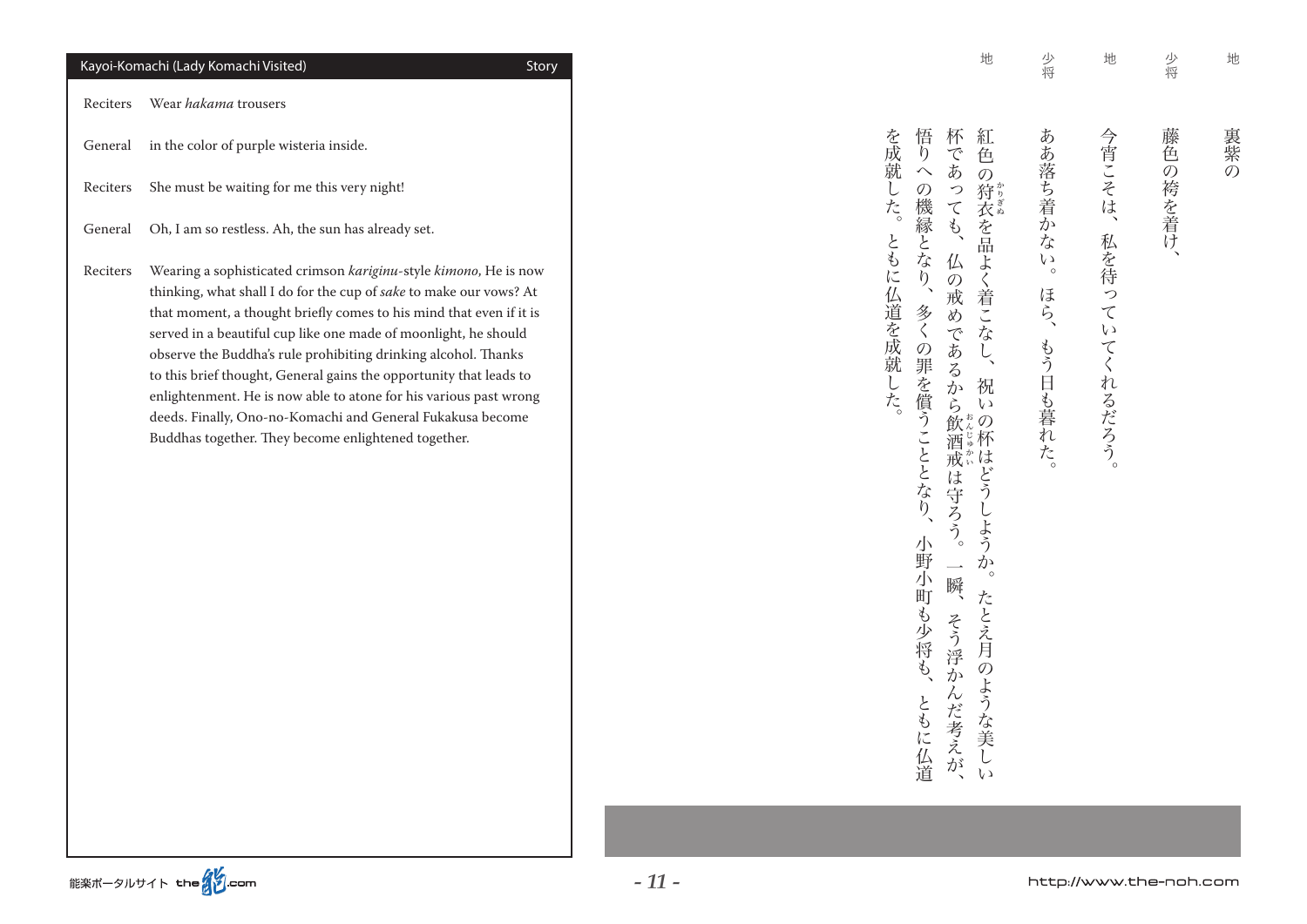# Kayoi-Komachi (Lady Komachi Visited)

#### **Synopsis**

To a Buddhist monk in his *geango* training (meditation training to seclude oneself in one place for ninety days in summer) in a mountain village in Yase, Kyoto, a woman visits every day to leave nuts, fruits, and firewood. When the monk asks her name after some dialogue, she implies that she is a ghost of Ono-no-Komachi, who once enjoyed a reputation for her beauty and talent. Then, she disappears.

When the monk journeys to Ichiharano and holds a memorial service for her, the phantom of Ono-no-Komachi appears and asks the monk to administer the precepts of Buddhism. However, a shadow of a man approaches Komachi from behind. It is the vengeful spirit of Fukakusa-no-Shōshō (General Fukakusa), who fell in love with her. General Fukakusa trapped by his love for her tries to prevent her from receiving the precepts.

The monk asks the two ghosts to show him the circumstances in which General Fukakusa visited Komachi for one hundred consecutive nights. Komachi, who Fukakusa proposed to, set for him the unreasonable demand of visiting her every night for one hundred nights and staying through the night in a platform for tying up ox-drawn carriages. He dutifully came on foot to visit her every night, regardless of whether it was a dark, moonless night or whether it was raining or snowing. The ghost of General Fukakusa reenacts the scene.

Finally on the hundredth night, when they are about to exchange cups of sake as a pledge, he realizes in a mere instant that drinking breaks a Buddhism precept. In the end, the two phantoms receive the providence of Buddha and are saved.

## **Highlight**

In "Sarugaku Dangi" which includes the stories of art by Zeami, "Shii-no-Shōshō (General of the Fourth Rank)," which became the base of "Kayoi-Komachi", is introduced as a piece written by Kannami. "General of the Fourth Rank" means General Fukakusa. The book also reports that Kannami revised a piece which was composed by a Buddhist monk in Yamato Province and performed by Komparu Gonnokami. This is one of the oldest existing Noh dramas.

This short piece describes attachment in the dialogue between Ono-no-Komachi and General Fukakusa. *Nochiba* or the last half of the drama where the characters reenact the scene of the one-hundred-night visitation is full of dynamic forms and movements and truly worth watching. Although the original story of the one-hundred-night visitation describes the fate of a man who cannot complete his mission on the very last night, this Noh piece changes the ending so that he receives the providence of Buddha.

The piece describing a man's obsessive love is truly gloomy. However, the leading character of this drama, General Fukakusa, has an aristocratic well-bred character, a graceful sincerity. This creates an aura beyond gloominess, and all the more reason to lead audience to the world of pity and sensitivity.

| Schools    | All five.             |                                      |                                                                                                                                                                                                                                                                                                                                                                                                                                                                             |  |  |  |  |  |  |
|------------|-----------------------|--------------------------------------|-----------------------------------------------------------------------------------------------------------------------------------------------------------------------------------------------------------------------------------------------------------------------------------------------------------------------------------------------------------------------------------------------------------------------------------------------------------------------------|--|--|--|--|--|--|
| Category   |                       | The fourth group Noh, shūshin-mono   |                                                                                                                                                                                                                                                                                                                                                                                                                                                                             |  |  |  |  |  |  |
| Author     | Revised by Kannami    |                                      |                                                                                                                                                                                                                                                                                                                                                                                                                                                                             |  |  |  |  |  |  |
| Subject    |                       | "Utarongi", "Gōke-shidai", "Kojidan" |                                                                                                                                                                                                                                                                                                                                                                                                                                                                             |  |  |  |  |  |  |
| Season     |                       | Autumn (September)                   |                                                                                                                                                                                                                                                                                                                                                                                                                                                                             |  |  |  |  |  |  |
| Scenes     | maeba<br>nochiba      | Ichiharano                           | Hermitage of a monk in Yase in Kyoto.                                                                                                                                                                                                                                                                                                                                                                                                                                       |  |  |  |  |  |  |
| Characters | Shite (the lead part) |                                      | Vengeful spirit of General Fukakusa                                                                                                                                                                                                                                                                                                                                                                                                                                         |  |  |  |  |  |  |
|            |                       | Waki (supporting cast)               | Monk during <i>geango</i> training                                                                                                                                                                                                                                                                                                                                                                                                                                          |  |  |  |  |  |  |
|            |                       | Tsure (the companion of shite)       | Village woman, who is actually the ghost of Ono-no-Komachi                                                                                                                                                                                                                                                                                                                                                                                                                  |  |  |  |  |  |  |
| Masks      | <b>Shite</b>          | Yase-otoko, Shinkaku, or others      |                                                                                                                                                                                                                                                                                                                                                                                                                                                                             |  |  |  |  |  |  |
|            | <b>Tsure</b>          | a mask for tsure, such as Ko'omote   |                                                                                                                                                                                                                                                                                                                                                                                                                                                                             |  |  |  |  |  |  |
| Costumes   | <b>Shite</b><br>Waki  |                                      | a white headband, a long black wig, mizugoromo (a type of knee-length kimono),<br>kitsuke / atsuita or surihaku, white or colored ōkuchi hakama, koshi-obi (belt), and<br>a fan. Covers himself in kosode (a type of kimono) with noshime design (no pattern)<br>when he enters the stage. Holds a sedge rain hat later.<br>sumi-bōshi (a hood for ordinary Buddhist monks), mizugoromo, kitsuke / noshime<br>without pattern, koshi-obi, Buddhist prayer beads, and a fan. |  |  |  |  |  |  |
|            | <b>Tsure</b>          | stage holding a basket with leaves.  | kazura, kazura-obi, karaori in "kinagashi"-style, and kitsuke / surihaku. Enters the                                                                                                                                                                                                                                                                                                                                                                                        |  |  |  |  |  |  |

Number of Scenes Two

Length About 1 hour